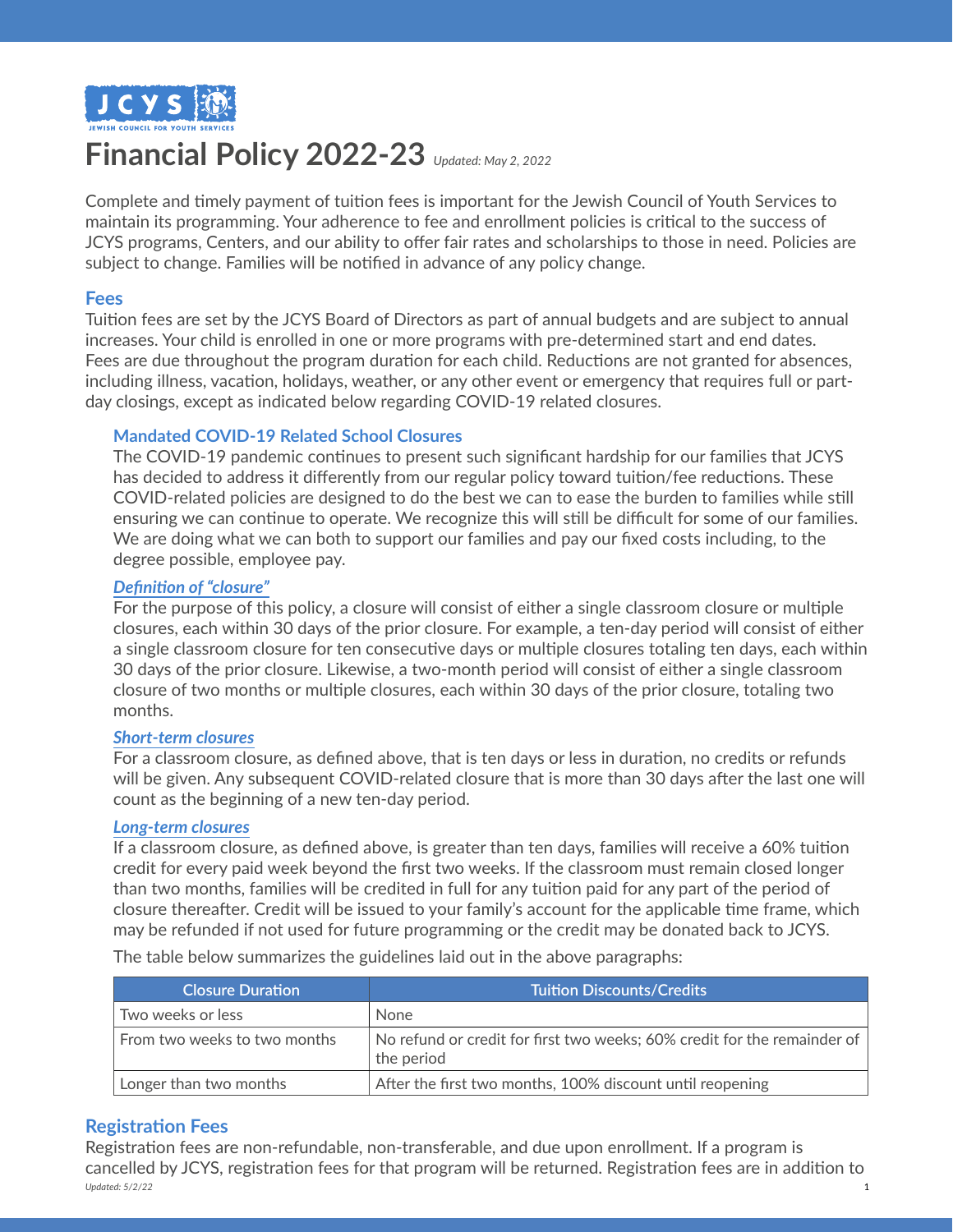tuition and will not be applied against final tuition invoices. JCYS no longer requires deposits.

# **Holding Fees for Infant Program**

Application for and registration in our Infant Program follow the same process as for our other Early Childhood Education programs. Registration fees for the Infant Program fall under the policy laid out above.

To reserve a slot in advance for infant care later in the year, JCYS requires a \$1,000 per (4-week) month holding fee in addition to the regular registration fee. This holding fee assures that JCYS will have a slot available for your infant when he or she is ready to join our program. Without the holding fee, JCYS cannot guarantee a spot will be available when the time comes, though we will accommodate families if we have available slots. Holding fees are non-refundable, unless impacted by a COVID closure, as laid out in the section regarding COVID-related closures. The holding fee is applied exclusively towards the months before the child joins the program. It is independent of program tuition.

A holding fee may be used for up to 8 weeks. If the infant is not in the infant program by that time, the family will have the option of either paying full tuition to continue to reserve the space or releasing it.

#### *Infant Program Registration for the Following School Year*

Families may register to reserve a spot for their infant for the following school year during open registration, even if the infant is not ready to enter the program on the first day of the program. Consistent with the prior paragraphs, in the event that an infant is not ready to enter the program on the first day, the family will begin paying the holding fee. They can hold a slot for 8 weeks (i.e., through October 16th, 2022 for the 2022-23 school year).

Payment will follow the same schedule as for full year students:

| Holding fee for first four weeks    | due | August 1, 2022    |
|-------------------------------------|-----|-------------------|
| Holding fee for second four weeks   | due | September 1, 2022 |
| Full tuition, first monthly payment | due | October 1, 2022   |

Full tuition payments are required from October 1st through the remainder of the year. This is true of all families.

We require a minimum of four weeks' advance notice if you choose either to delay or withdraw your infant's entry into the Infant Program. The intent to delay or withdraw your infant must be given to the Director in writing (can be email), to receive a refund of any fees. Once the school year begins (August 22, 2022). the first month of full tuition, due on October 1st, is non-refundable.

Holding fees are available exclusively for our Infant Program and are not applicable to any of our other Early Childhood Education programs.

## **Tuition Payments**

Payment of tuition will be made according to the updated payment rates and schedule communicated prior to June 30, 2022. The preferred form of payment is ACH (via the billing tool), though tuition payments may also be made by cash, check, or credit/debit card. Irrespective of your chosen form of payment, all accounts require a credit, debit, or bank account on file. We reserve the right to automatically charge or draft from the account on file within 10-15 days from the original due date any balance remaining past the due date. Card transactions include a 2.5% processing fee.

Please note we also accept JUF Right Start grants and Illinois Action for Children state subsidies.

## **Late Tuition Payment**

Tuition payments are due by the date noted on your invoice. A \$35 late payment fee will be assessed on payments 30 days late. Interest of 5% will begin to be assessed for payments 60 days late and greater. A child will come off the roster if payments are 60 days late and can only re-enroll upon all payments being made if the slot has not been filled. *Please contact the Leadership Team to ensure communication before payments become 60 days late to discuss potential alternative options, as it is our strong preference to maintain enrollment.*